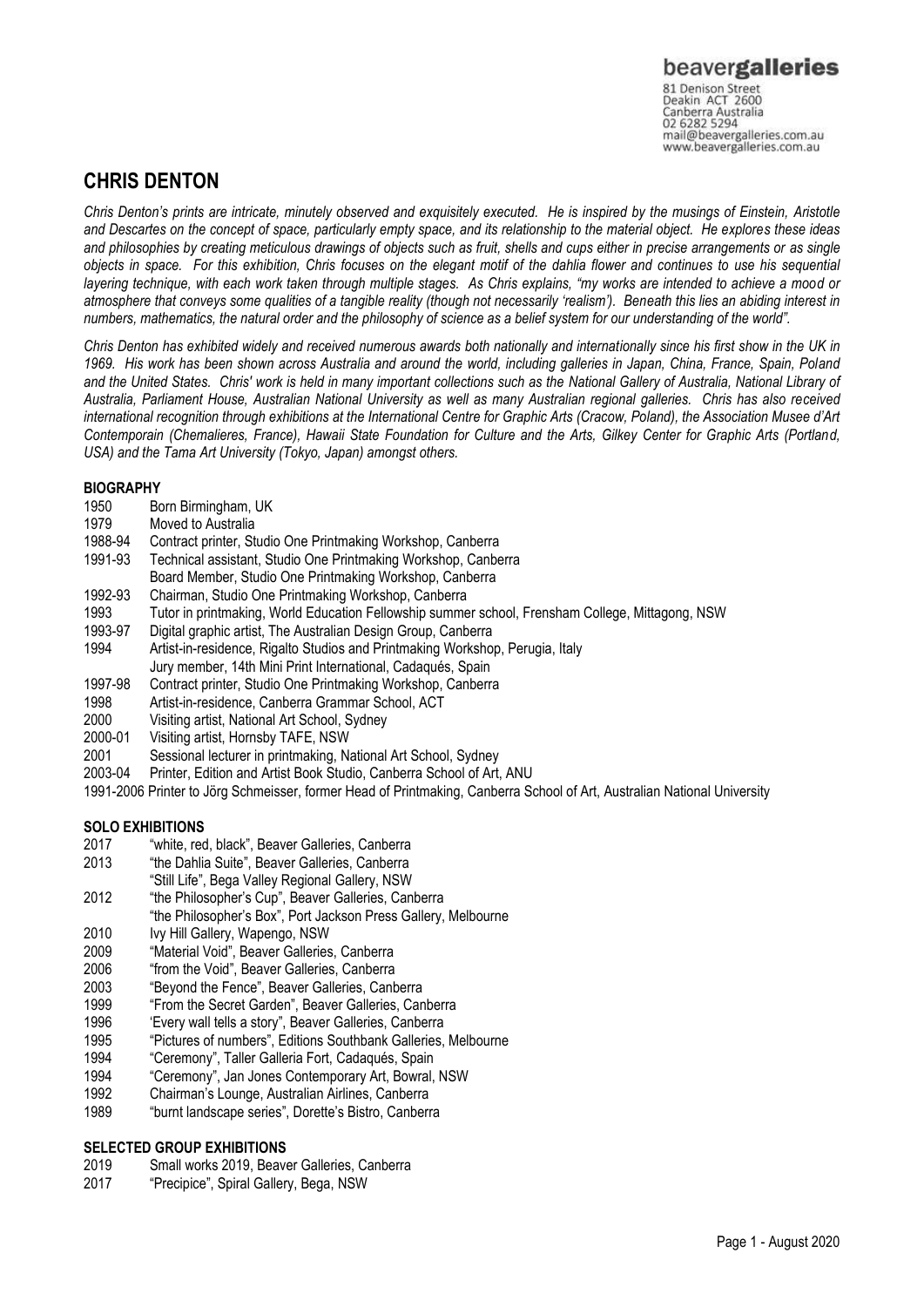Samerica<br>
S1 Denison Street<br>
Canberra Australia<br>
C2 6282 5294<br>
mail@beavergalleries.com.au<br>
www.beavergalleries.com.au

|              | "Winning Works – Mini Print International of Cadaques", Barcelona, Spain                                         |
|--------------|------------------------------------------------------------------------------------------------------------------|
| 2016         | "Notions", Port Jackson Press, Melbourne                                                                         |
|              | "Contemporary Paper", Port Jackson Press, Melbourne                                                              |
|              | "Winning Works - Mini Print International of Cadaques", Barcelona, Spain                                         |
| 2014         | "Small works 2014", Beaver Galleries, Canberra                                                                   |
|              | "Winning Works - Mini Print International of Cadaques", Barcelona, Spain                                         |
|              | International Small Engraving Exhibition, Cremona, Italy                                                         |
|              |                                                                                                                  |
|              | Internationale Biennale of Small Graphics and ExLibris, Ostrów Wielkopolskiego, Poland                           |
|              | International Engraving Biennial of Douro, Alijo, Portugal                                                       |
| 2013         | "Graphic Arts from the World – Australia and New Zealand", International Centre for Graphic Arts, Cracow, Poland |
|              | International Engraving Biennial of Douro, Alijo, Portugal                                                       |
| 2012         | The Bega Art Prize, Bega Valley Regional Gallery, NSW                                                            |
| 2011         | Alexandria International Biennale for Miniature Graphics, Egypt                                                  |
|              | International Graphic Art Biennale Dry Point, Uzice, Serbia                                                      |
| 2010         | Ural Print Triennial, Ufa, Russia                                                                                |
| 2009         | The First Alexandria International Biennale for Miniature Graphics, Egypt                                        |
| 2008         | International Biennial of Miniature Art, Gornji Milanovic, Serbia and Montenegro                                 |
|              | Footprint Biennial International Print Competition, Norwalk, California, USA                                     |
|              | 7th Lessedra World Art Print Annual Mini Print, Sofia, Bulgaria                                                  |
|              | Pacific Rim International Print Exhibition, Christchurch, NZ                                                     |
| 2007         | Internationale Biennale of Small Graphics and ExLibris, Ostrów Wielkopolskiego, Poland                           |
|              | "Nature Mort", James Makin Gallery, Melbourne                                                                    |
|              | "Inky and Scratchy", Solander Gallery, Wellington, NZ                                                            |
|              | International Graphic Art Biennale Dry Point, Uzice, Serbia                                                      |
|              | International Small Engraving Exhibition, Cremona, Italy                                                         |
|              | International Engraving Biennial of Douro, Alijo, Portugal                                                       |
| 2006         | British International Miniature Print Exhibition, Dumfries, UK                                                   |
| 2005         |                                                                                                                  |
|              | International Mini-Print Triennial, Tokyo, Japan                                                                 |
|              | Pacific Rim International Print Exhibition, Hawaii, USA                                                          |
|              | International Mini-Print Biennial, Cluj, Romania                                                                 |
|              | "Small Graphic Forms", Lodz, Poland                                                                              |
|              | International Biennial of Drawing and Graphic Arts, Györ, Hungary                                                |
|              | International Contemporary Print Biennale Trois Rivières, Québec, Canada                                         |
|              | Internationale Biennale of Small Graphics and ExLibris, Ostrów Wielkopolskiego, Poland                           |
|              | International Biennial of Miniature Art, Nikšic, Serbia & Montenegro                                             |
|              | International Biennial of Miniature Art, Gornji Milanovic, Serbia & Montenegro                                   |
|              | International Print Biennale, Varna, Bulgaria                                                                    |
| 2004         | "National Works on Paper", Mornington Peninsula Regional Gallery, Vic                                            |
|              | Shell Fremantle Print Award, Fremantle Arts Centre, WA                                                           |
|              | "Studio One - the Collection", Canberra Museum and Gallery                                                       |
|              | Graphium Mini Print International, Timisoara, Romania                                                            |
|              | Contemporary Miniature Art Retrospective, Montélimar, France                                                     |
|              | "Triennial - 100 Cities", Ostrzeszow, Poland                                                                     |
| 2003<br>2002 | Egyptian International Print Triennale, Giza, Egypt                                                              |
|              | International Print and Drawing Exhibition, Bangkok, Thailand                                                    |
|              | International Biennial of Miniature Art, Gornji Milanovic, Serbia & Montenegro                                   |
|              | Intergraphia World Award Winners Gallery, Niepolomice, Poland                                                    |
|              | International Small Engraving Salon, Maramues, Romania                                                           |
|              | International Miniature Exhibition, Timosoara, Romania                                                           |
|              | International Graphic Trienniale, Bitola, Macedonia                                                              |
|              | Intergraphia World Award Winners Gallery, Torun, Poland                                                          |
| 2001         | International Works on Paper Fair, Sydney                                                                        |
|              |                                                                                                                  |
|              | International Biennial of Drawing and Graphic Arts, Györ, Hungary                                                |
|              | "New Wave", Port Jackson Press, Melbourne                                                                        |
|              | "Imagining the Body", Camberwell College of Art, UK                                                              |
|              | "Triennial - Continents", Walbrych, Poland                                                                       |
| 2000         | Intergraphia World Award Winners Gallery, Katowice, Poland                                                       |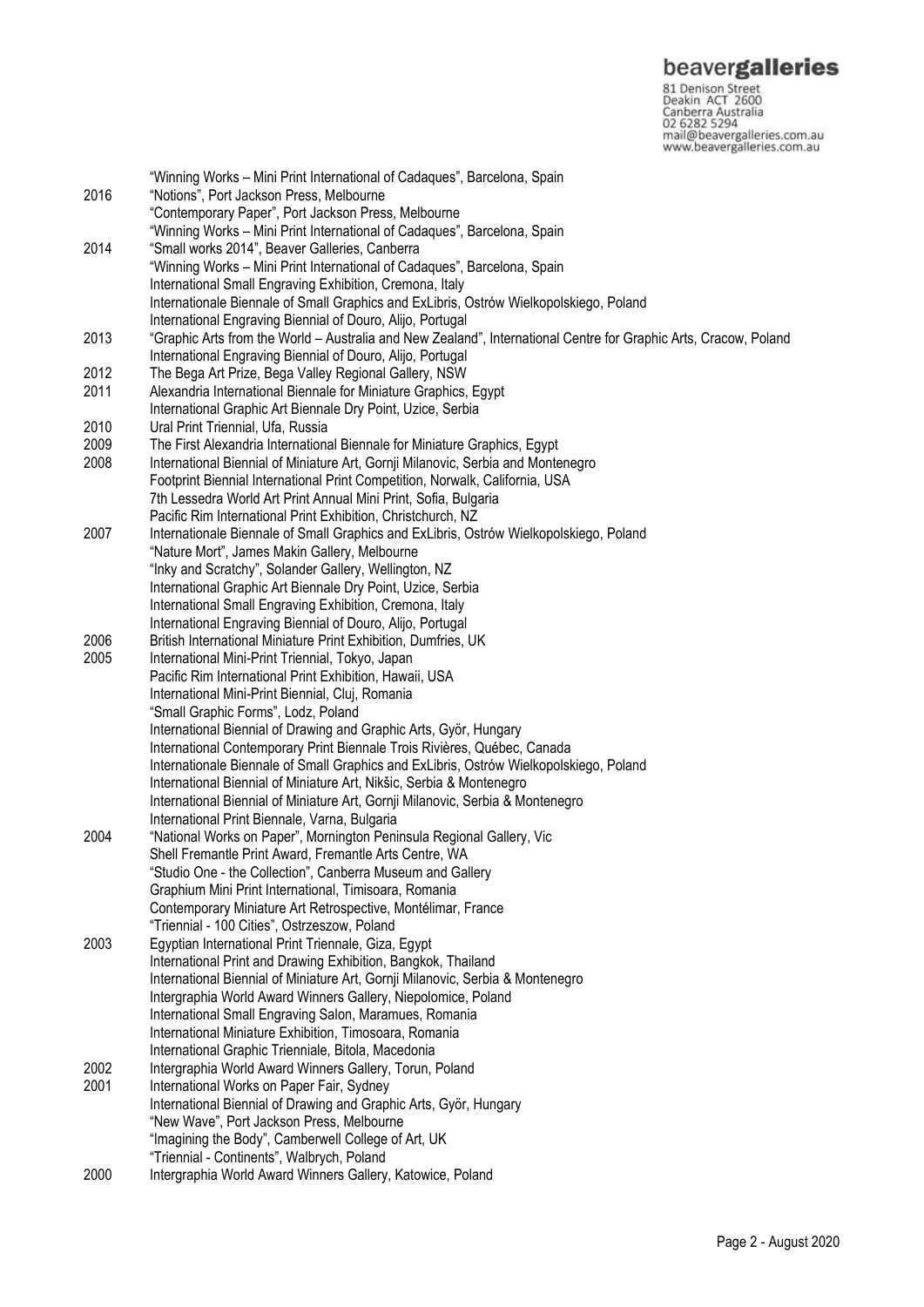## beavergalleries

81 Denison Street<br>Deakin ACT 2600 Canberra Australia mail@beavergalleries.com.au www.beavergalleries.com.au

International Print Triennial, Cracow, Poland British International Miniature Print Exhibition, Bristol, UK International Art Triennial, Majdanek, Poland International Print Exhibition, Amadora, Portugal Artfair 2000, Melbourne (Beaver Galleries, Canberra) Cheju International Prints Art Festival, South Korea International Exhibition of Mini-Graphic and Painting, Pisa, Italy 1999 "Small Graphic Forms", Lodz, Poland International Biennial of Drawing and Graphic Arts, Györ, Hungary International Mini-Print Biennial, Cluj, Romania German International Exhibition of Graphic Art, Frechen, Germany Norwegian International Print Triennale, Fredrikstad, Norway 1998 Shell Fremantle Print Award, Fremantle Arts Centre, WA "National Works on Paper", Mornington Peninsula Regional Gallery, Vic Asia Print Adventure '98, Hokkaido Museum of Modern Art, Sapporo, Japan International Culture Exchange Exhibition, Bungeishunjiyu Gallery, Tokyo, Japan International Miniprint Triennial, Lahti, Finland Agart World Print Festival, Ljubljana, Slovenia Biennial of Graphic Art Beograd '98, Belgrade, Yugoslavia International Miniature Print Exhibit '98, Barcelona, Spain Sixth Australian Contemporary Art Fair, Melbourne (Beaver Galleries, Canberra) 1997 Pacific Rim International Print Exhibition, Hawaii, USA International Print Exhibition, Portland Art Museum, USA Mini Print International, Cadaqués, Spain Annual Exhibition of International Contemporary Prints, Kuala Lumpur, Malaysia International Art Triennial, Majdanek, Poland British International Miniature Print Exhibition, Bristol, UK International Miniature Print Competition, Connecticut, USA International Culture Exchange Exhibition, Omori Bell Gallery, Tokyo; Kotsuukaikan Art Hall, Tokyo, Japan International Mini-Print Biennial, Cluj, Romania Contemporary Art Fair, ANU Drill Hall Gallery, Canberra (Beaver Galleries) International Print Triennial, Cracow, Poland Intergraphia World Award Winners Gallery, Katowice, Poland 1996 International Miniature Art Biennial, Québec, Canada Annual Exhibition of International Contemporary Prints, Kuala Lumpur, Malaysia Fifth Australian Contemporary Art Fair, Melbourne (Beaver Galleries, Canberra) Kochi International Triennial Exhibition of Prints, Japan International Book Symposium, Auckland, New Zealand 1995 Third Bharat Bhavan International Biennial of Prints, Bhopal, India "Partners in Print", Australian Print Workshop, Melbourne "Consumenta '95", Nuremberg, Germany International Mini-Print Triennial, Tokyo, Japan "Contemporary Prints of Japan and the World", Yokohama, Japan Kanagawa International Prints Festival, Yokohama, Japan "Heaven by a String", Robb Street Gallery, Bairnsdale, Vic Mini Print International, Cadaqués, Spain 1994 International Gallery of Contemporary Printmaking, Philadelphia, Pennsylvania, USA "The print, the press, the artist and the printer", the Drill Hall Gallery, Australian National University, Canberra 3rd International Triennial of Small Format Prints, Chamalières, France British International Miniature Print Exhibition, Bristol, UK (awarded prize) Intergraphia '94 World Award Winners Gallery, Katowice, Poland International Print Triennial, Cracow, Poland British International Miniature Print Exhibition, Bristol, UK 1993 Mini Print International, Cadaqués, Spain Canberra Contemporary Art Fair, the Drill Hall Gallery, Australian National University, Canberra 18th Annual Fremantle Print Award, WA International Biennial Print and Drawing Exhibition, Taipei, Republic of China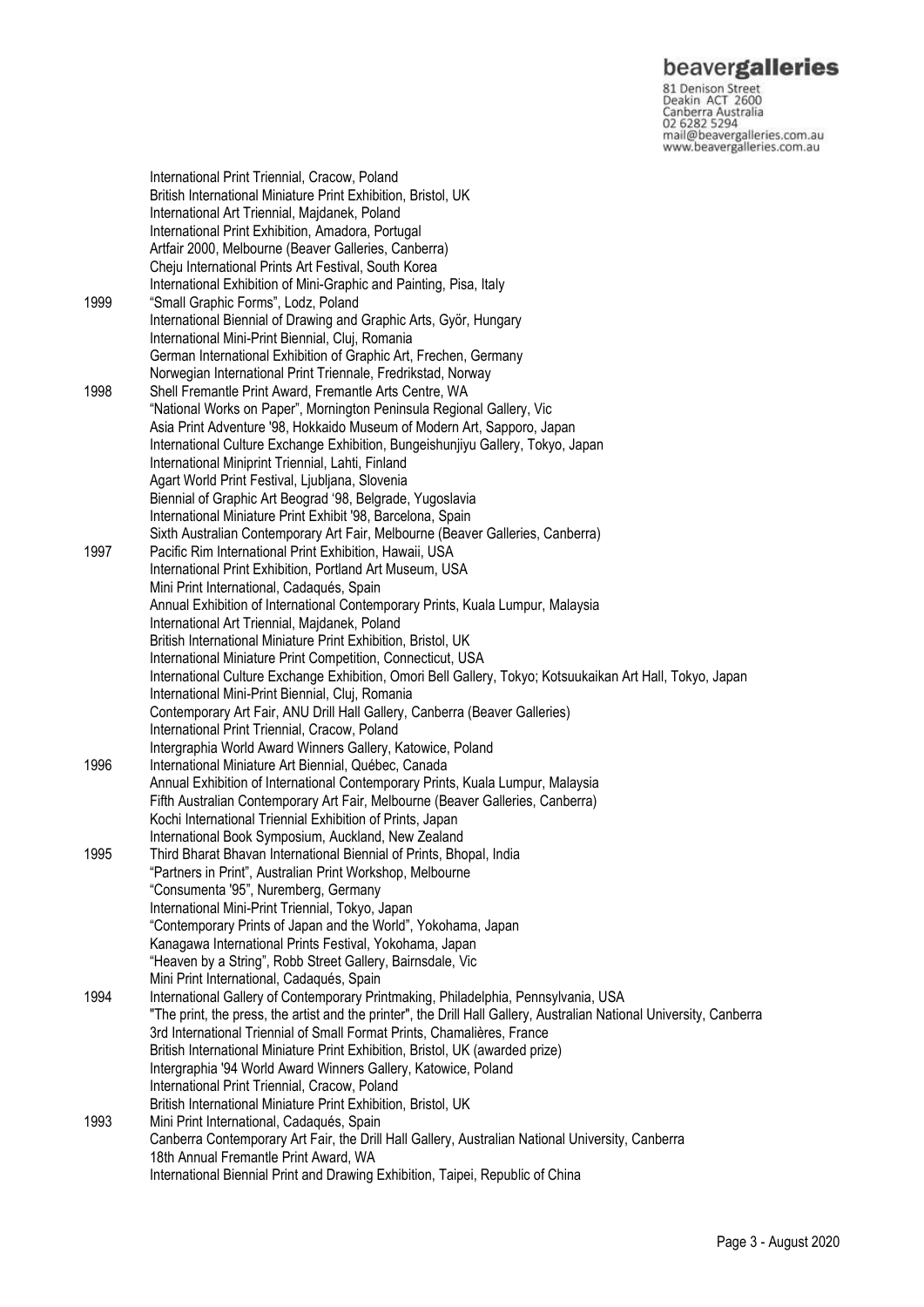## beavergalleries

81 Denison Street<br>Deakin ACT 2600 Canberra Australia mail@beavergalleries.com.au www.beavergalleries.com.au

City of Richmond Acquisitive Art Award, Melbourne Kochi International Triennial Exhibition of Prints, Japan International Book Symposium, Auckland, New Zealand

- 1992 Raft Press Book Project, National Library of Australia, Canberra Prints Acquisitive Drawing, Mornington Peninsula Arts Centre, Vic City of Richmond Acquisitive Art Award, Melbourne Mini Print International, Cadaqués, Spain
- 1991 International Miniature Print Biennial, New York, USA International Biennial Print and Drawing Exhibition, Taipei, Republic of China Mini Print International, Cadaqués, Spain
- 1988 Prints Acquisitive Drawing, Mornington Peninsula Arts Centre, Vic
- 1987 Spring Festival of Drawing, Mornington Peninsula Arts Centre, Vic
- 1986 Prints Acquisitive, Mornington Peninsula Arts Centre, Vic
- 1985 Spring Festival of Drawing, Mornington Peninsula Arts Centre, Vic

## **AWARDS / COMMISSIONS**

- 2019 Gold Point prize winner, XIV Graphic Art Biennial, Dry point, Uzice, Serbia
- 2012 Printmedia award, Bega Art Prize, NSW
- 2008 Jurors' Prize, 1st Footprint Biennial International Print Competition, Norwalk, USA
- Special Award, Internationale Biennale of Small Graphics and ExLibris, Ostrów Wielkopolskiego, Poland Second Prize, Ural Print Triennial, Ufa, Russia
- 2006 Highly commended, British International Miniature Print Exhibition, Dumfries, UK Commission, Ventracor, Sydney
- 2005 Award Nominee, Internationale Biennale of Small Graphics and ExLibris, Ostrów Wielkopolskiego, Poland 2003 Finalist, International Small Engraving Salon, Maramures, Romania
- First prize (graphics) International Biennial of Miniature Art, Gornji Milanovic, Serbia & Montenegro
- 2001 Honourable Mention (drawing), International Biennial of Drawing and Graphic Arts, Györ, Hungary
- Semifinalist, International Exhibition of Mini-Graphic and Painting, Pisa, Italy
- 1999 First Prize (Print), Tyree-Tycan Open Art Prize, Bowral, NSW
- 
- 1998 General Grant, Capital Arts Patrons Organisation, Canberra 1997 Commission, McClintock's Window, Australia Council/National Science and Technology Centre, Canberra Purchase Award, International Print Exhibition, Portland Art Museum, USA Purchase Award, Pacific Rim International Print Exhibition, Hawaii, USA
- 1996 Grand Prize, Biennale Internationale d'Art Miniature, Québec, Canada
- 1995 Canberra, Hobart, Sydney, Melbourne Exchange Portfolio, Australian Print Workshop, Melbourne General Grant, ACT Cultural Council, Canberra
- General Grant, Capital Arts Patrons Organisation, Canberra
- 1994 Commission, Limited Edition Corporate Greeting Cards, Editions Southbank Galleries, Melbourne Prize, British International Miniature Print Exhibition, Bristol, UK
- 1993 Prize, Bowral Art Gallery Miniature Exhibition, NSW
- Prize, 13th Mini Print International, Cadaqués, Spain
- 1992 Subscriber Print Commission, Print Council of Australia, Melbourne
- 1988 10:1 Print Project, Studio One Printmaking Workshop, Canberra
	- 100 x 100 Bicentennial Print Portfolio, Print Council of Australia, Melbourne

#### **PUBLICATIONS**

- 2012 "Exploring space and time", Sasha Grishin, *The Canberra Times*, June 4
- 2009 "Beautiful lines create intriguing hidden forms", Charly Smith, *The Canberra Times*, June 15
- 2006 "Fresh battlefields of desire", Sasha Grishin, *The Canberra Times,* June 5
- 2003 "Strong exhibition by serious artist", Sasha Grishin, *The Canberra Times*, August 5
- 2001 "Galeria de Profile Christopher Denton (Australia)", Cetatea Culturala, IV 3(31)
- 2000 *Directory of Print 2000* (CD ROM), International Print Triennial Society, Neurosoft Kraków, Poland
- 1999 "Innocence and Experience", Francesca Rendle-Short (ed), *Canberra Arts Anthology 1999*, National Library of Australia, Canberra
- "Denton's science of art", Sasha Grishin, *The Canberra Times*, September 3
- 1997 *Directory of Print '97* (CD ROM), International Print Triennial Society, Neurosoft Kraków, Poland
- 1996 "Chris Denton: Grand Prix", R Bernier, *Parcours l'informateur des arts*, June supplement, Canada